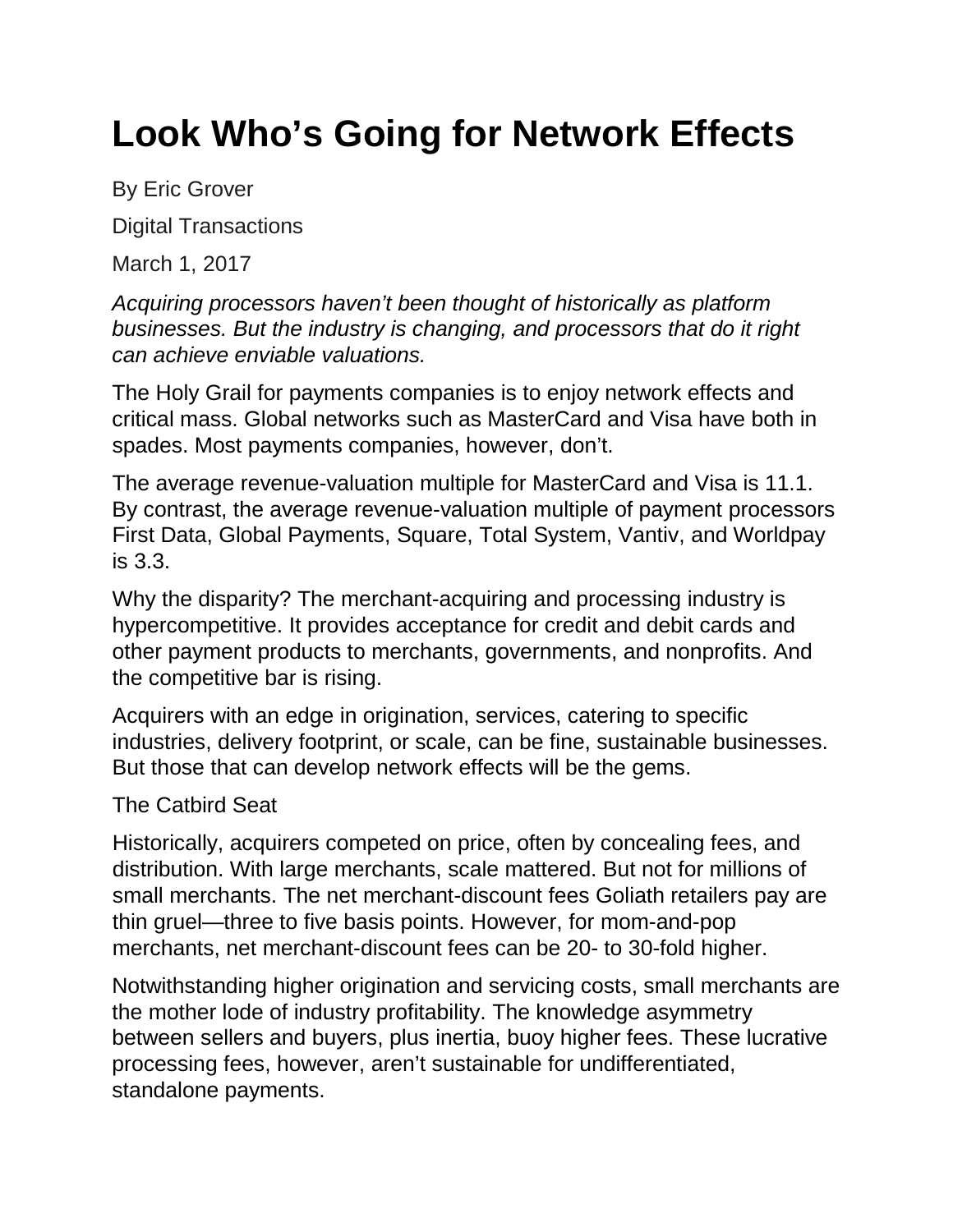So a wave of innovation has hit the industry. Merchant acquirers are wrapping services around payments, exploiting nontraditional origination channels, offering marketing services, embedding themselves in highgrowth e-commerce platforms, building multinational delivery, and aggressively cross-selling complementary services.

Acquirers are also stampeding to partner with or buy independent software vendors (ISVs) so they can embed payments in those services. Bundling payments with critical software produces stickier, and less fee-sensitive, merchant relationships.

Some acquirers have been at this a long time. Mercury Payments, acquired by Vantiv in 2014, has partnered for 16 years with hundreds of software suppliers and developers serving small merchants. More recently, Global Payments and Total Systems acquired ISV assets.

But acquirers must be mindful of who's in the catbird seat. ISV consolidation will squeeze payment-processor economics. With ISVs Revel and ShopKeep, for example, payment processors are already relegated to the back seat.

## A Better Model

The better model for acquirers is to control the platform, offering their own and third-party software.

Take mobile-acceptance pioneer Square. With more than 2 million small and micro merchants, Square controls its software platform and has opened it to third-party developers. With a powerful brand, it has attempted, thus far unsuccessfully, to curate a proprietary branded ecosystem of merchants and cardholders. If it were to succeed, that would be a gamechanger.

There are other examples. Point-of-sale terminal colossus Ingenico acquired payment processors EasyCash, Ogone, and GlobalCollect, vertically integrating into acquiring—a risky move, as acquirers are Ingenico's primary terminal-distribution channel.

The world's largest merchant acquirer and processor, First Data, also controls a platform. It sells a proprietary merchant point-of-sale system, Clover, with a library of its own and third-party software. When a merchant buys Clover, it becomes invested in the software, and, perhaps additionally,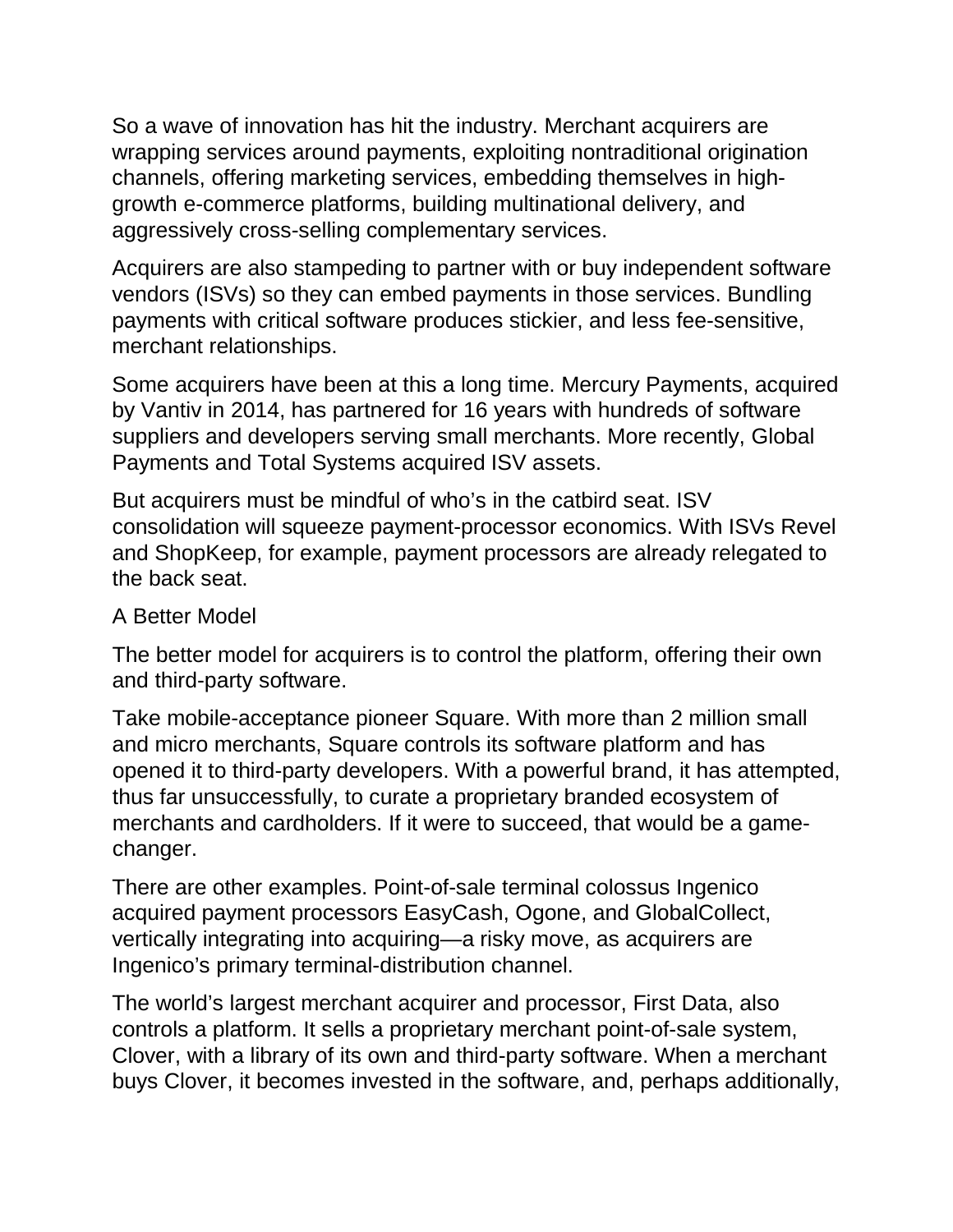uses First Data-sourced dynamic currency conversion, payroll, or credit card services.

That should reduce fee erosion and merchant attrition—endemic problems for acquirers serving small merchants. While it's early days, 300,000 shipments suggest First Data is starting to build a credible platform business.

Multinational acquirers are platforms of a different sort. Offering Visa, MasterCard, American Express, and Discover may suffice for U.S. cinemas selling tickets online, but not for e-merchants selling luxury goods, games, or software worldwide. A handful of processors specialize in delivering acceptance to multinationals and e-retailers selling globally.

Adyen and Worldpay, for example, provide more than 250 and 300 payment methods, respectively. Offering more payment schemes attracts international merchants, and more multinational merchants attract more payment schemes. There aren't likely to be more than a handful of global winners in this race.

## Pearls To Watch for

The point is that processors with scale owning, or processing on, both sides of the network have opportunities to deliver additional services that increase in value with greater participation.

With its proprietary processing platform, ChaseNet, and its digital wallet, ChasePay, JPMorgan Chase is attempting to deliver closed-loop benefits to its merchants and cardholders, à la American Express and retail-card providers Synchrony and Alliance Data Systems. If it does, more merchants will beget more and more profitable cardholders and vice versa.

First Data could deliver a coup de théâtre, curating a platform of banks and retailers over which it supplies more robust promotional, rewards, and loyalty programs, and thereby generating growth and commanding richer economics. The best outcome for First Data would be where it is the bankissuer processor, network and merchant processor, controlling the processing and economics at each step.

The bigger opportunity, however, lies in wrapping value around other networks' transactions, where it processes for the cardholder's bank and the merchant.